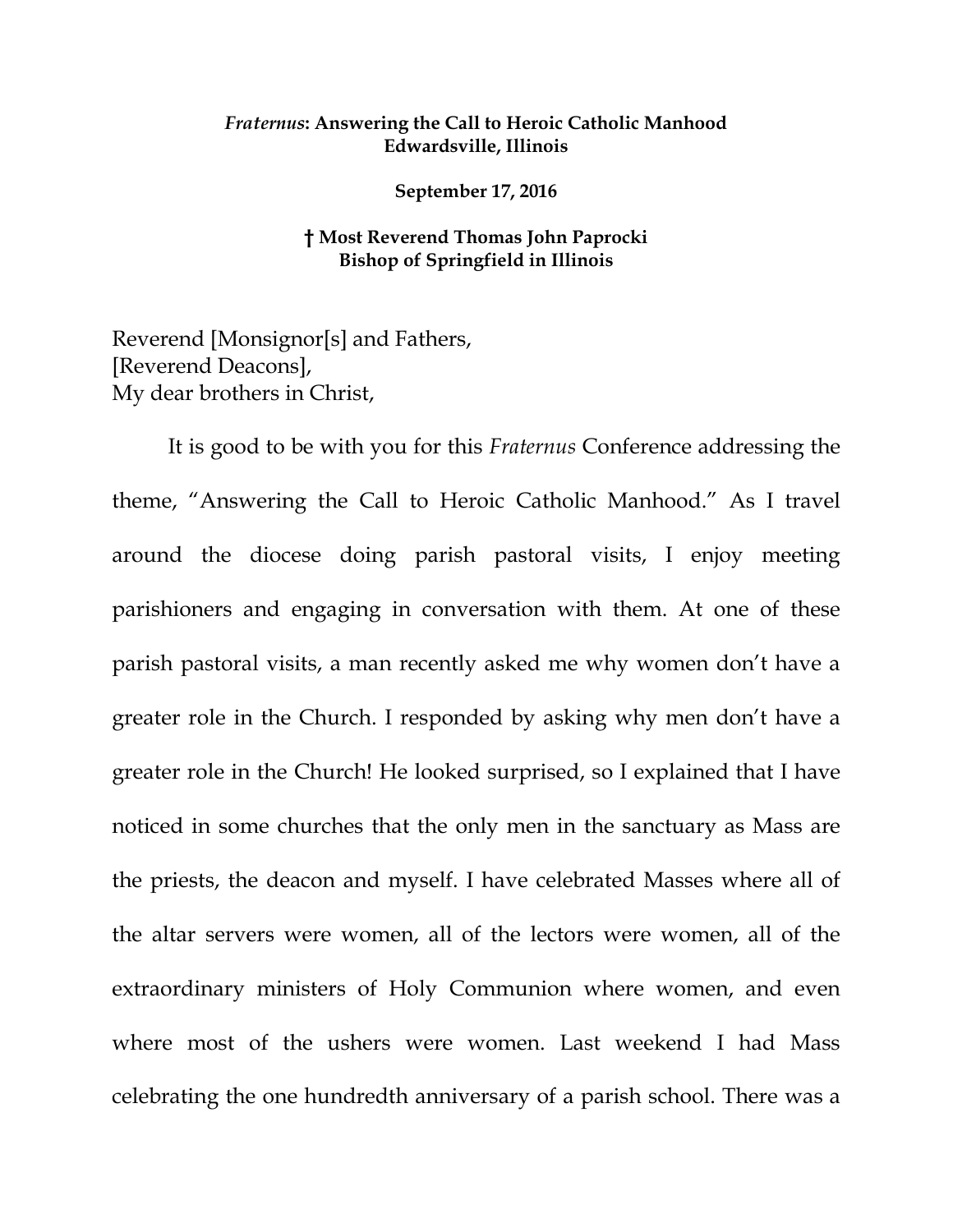lovely choir of school children who sang at the Mass; they were all girls! Sometimes I think if women were allowed to be ordained priests, deacons and bishops, there would be no men in the sanctuary! I don't blame women for this as much as I blame men for abdicating their responsibilities in the Church!

There is in our modern day a certain tendency to think of religion as something meant not for men but for women. With such a distorted view of religion, too many men are content to give in to the temptation to sit back and let women do most of the work in the parish. Regrettably, this tendency also carries over into the life of the domestic Church in the family home. Men become aloof from the practice of the faith and then we wonder why our children also grow aloof in the practice of the faith. We should fight against this temptation with great fervor!

When he wrote to the Church at Ephesus, Saint Paul reminded them  $-\text{as}$  he reminds us, as well  $-\text{ that}$  "we are not contending against flesh and blood, but against the principalities, against the powers, against the world rulers of this present darkness, against the spiritual hosts of wickedness in the heavenly places" (Ephesians 6:12). Because we are all of us engaged in a struggle against the forces of the prince of this world, Holy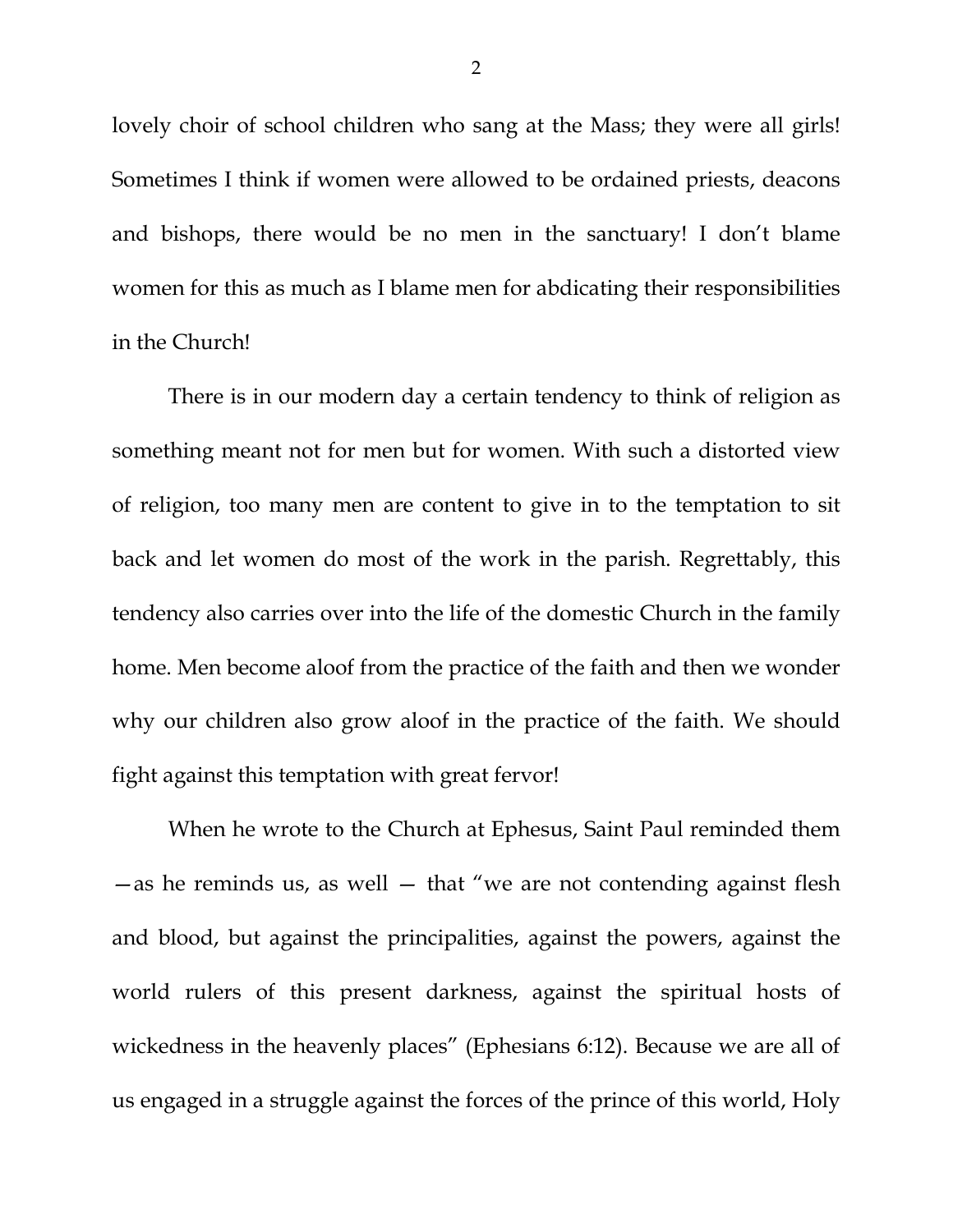Mother Church has long spoken of a three-fold division among the People of God. There is the Church Triumphant, those members of the Body of Christ who, through lives of fidelity to Christ, now behold the vision of God in the glory of heaven. There is the Church Suffering, also called the Church Penitent, those members of the Body of Christ who, because they died in friendship with Christ but not quite free of all sin, are undergoing a final purification in purgatory before being ushered into the glory of heaven. There is also the Church Militant, those members of the Body of Christ who are making their pilgrimage through this life, contending with the principalities and powers of which Saint Paul wrote.

As members of the Church Militant, we must set our sights not on merely joining the ranks of the Church Penitent, but of joining the ranks of the Church Triumphant. To put it more simply, we must strive to become saints and we cannot do so by remaining aloof from the life of the Church. If we are to be victorious over those forces that seek to draw us away from holiness and away from union with Christ, we must engage in this spiritual battle. We cannot do so half-heartedly, but must do so purposefully and with great intentionality.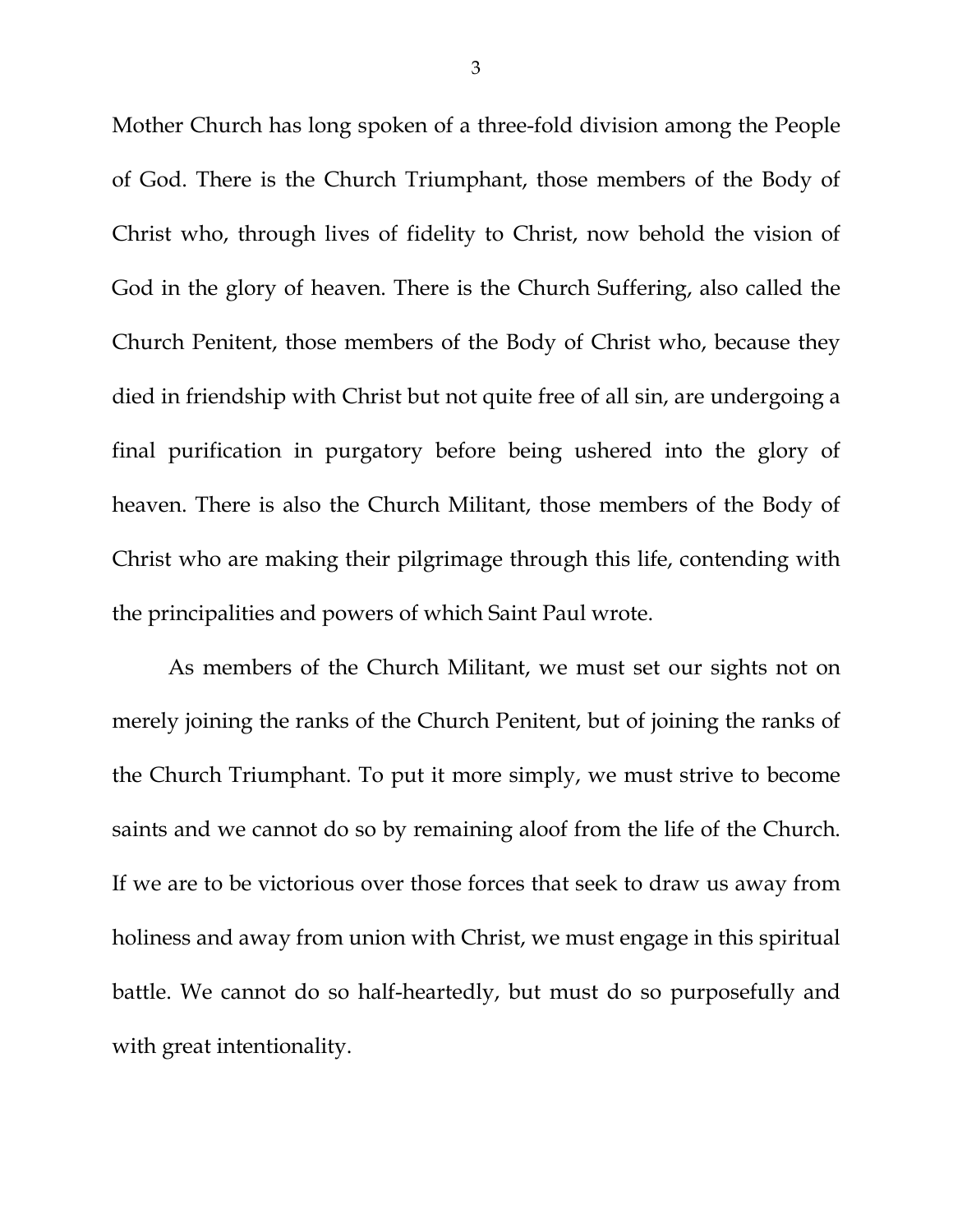When he reminded the Ephesians about this spiritual battle in which we are engaged, Saint Paul told them to "take the whole armor of God, that you may be able to withstand in the evil day, and having done all, to stand" (Ephesians 6:13). The armor of which he speaks consists of five pieces, in addition to one weapon. We will return to these armors and to this weapon shortly, but before doing so we should first consider why we should bear a spiritual armor at all.

## **Brave and Prudent Soldiers**

In his reflections on *The Sadness of Christ*, one of my heavenly patrons, Saint Thomas More, said that Jesus "wished His followers to be brave and prudent soldiers, not senseless and foolish.["1](#page-6-0) Because of our modern tendency to see religion as, if you will, women's work, these might surprise us. But if we consider the life and witness of this one-time Lord Chancellor of All England, we see a man who exemplified a heroic Catholic manhood to an extraordinary extent, a man who, because of his deep loyalty, was a brave and prudent soldier of Christ. We see this most clearly in his defense of marriage and of family life, for which reason King Henry VIII ordered his execution by decapitation.

4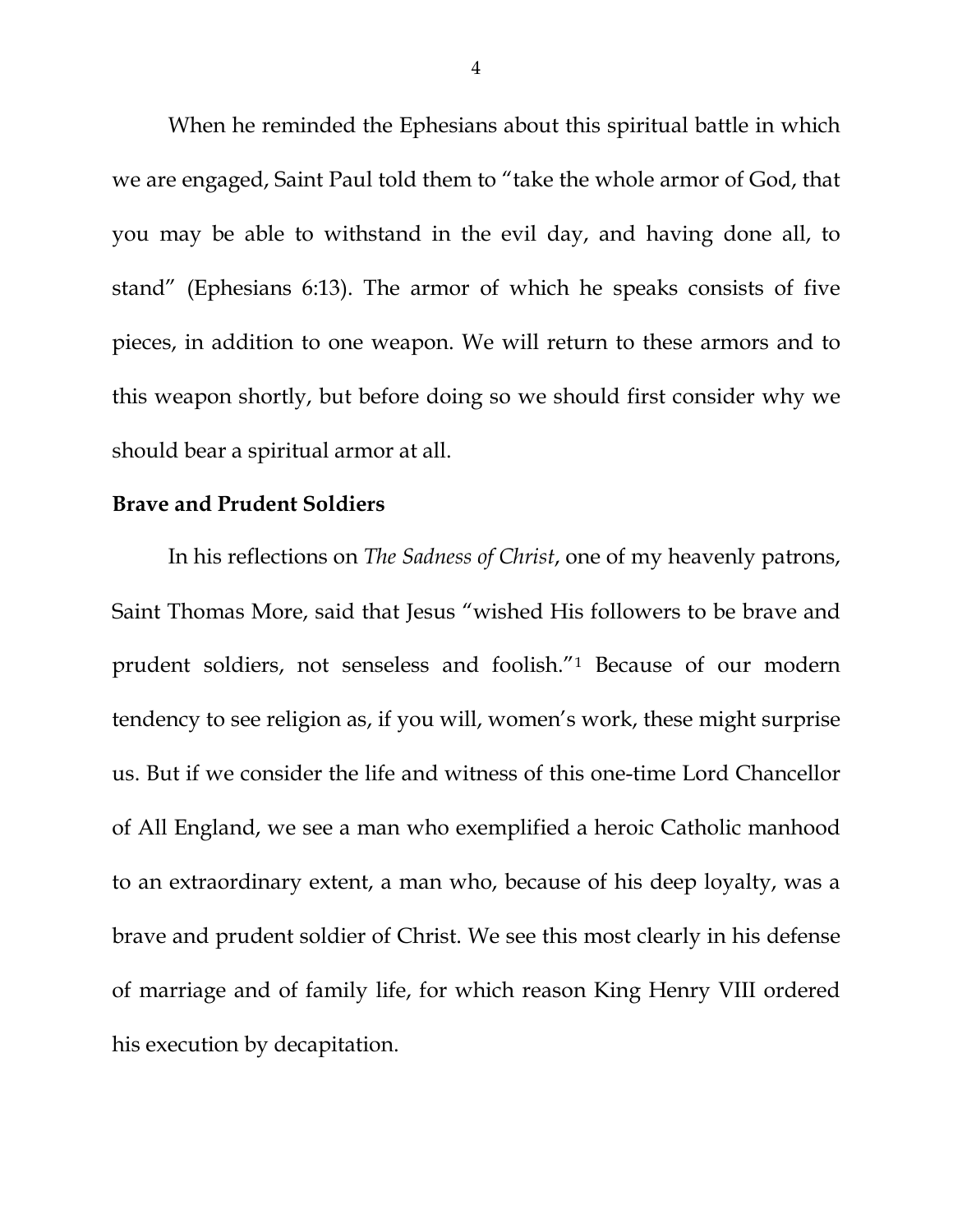Those who knew him would hardly dare to call Saint Thomas a fool. His was one of the keenest intellects of his day and he used it to engage with such noted figures as his good friend Desiderius Erasmus, the famed author of, among other things, the satirical work, *In Praise of Folly*. We might say, however, that there are certain aspects of a foolishness found in Saint Thomas. The first sort of foolishness found in him is that of a good wit and ready humor, which he used to entertain his family and friends. The second sort of foolishness found in him is that of the wisdom of God for, as Saint Paul tells us, "the foolishness of God is wiser than men" (I Corinthians 1:25). There were, to be sure, some who thought him foolish for his repeated refusal to sign the Oath of Supremacy. Saint Thomas willingly allowed himself to be considered a fool in the sight of this world and in so doing showed the wisdom of God. In this, he showed not only his sensibility, but also his great prudence, "for what will it profit a man if he gains the whole world and forfeits his life" (Matthew 16:26)? In his life and in his death, Saint Thomas showed himself to be a brave and prudent soldier of Christ; he showed that religion is the realm not of only of women, but also of men. If he, who had so much to lose, could live in this way, if he could be a faithful and intentional disciple of Jesus, then so can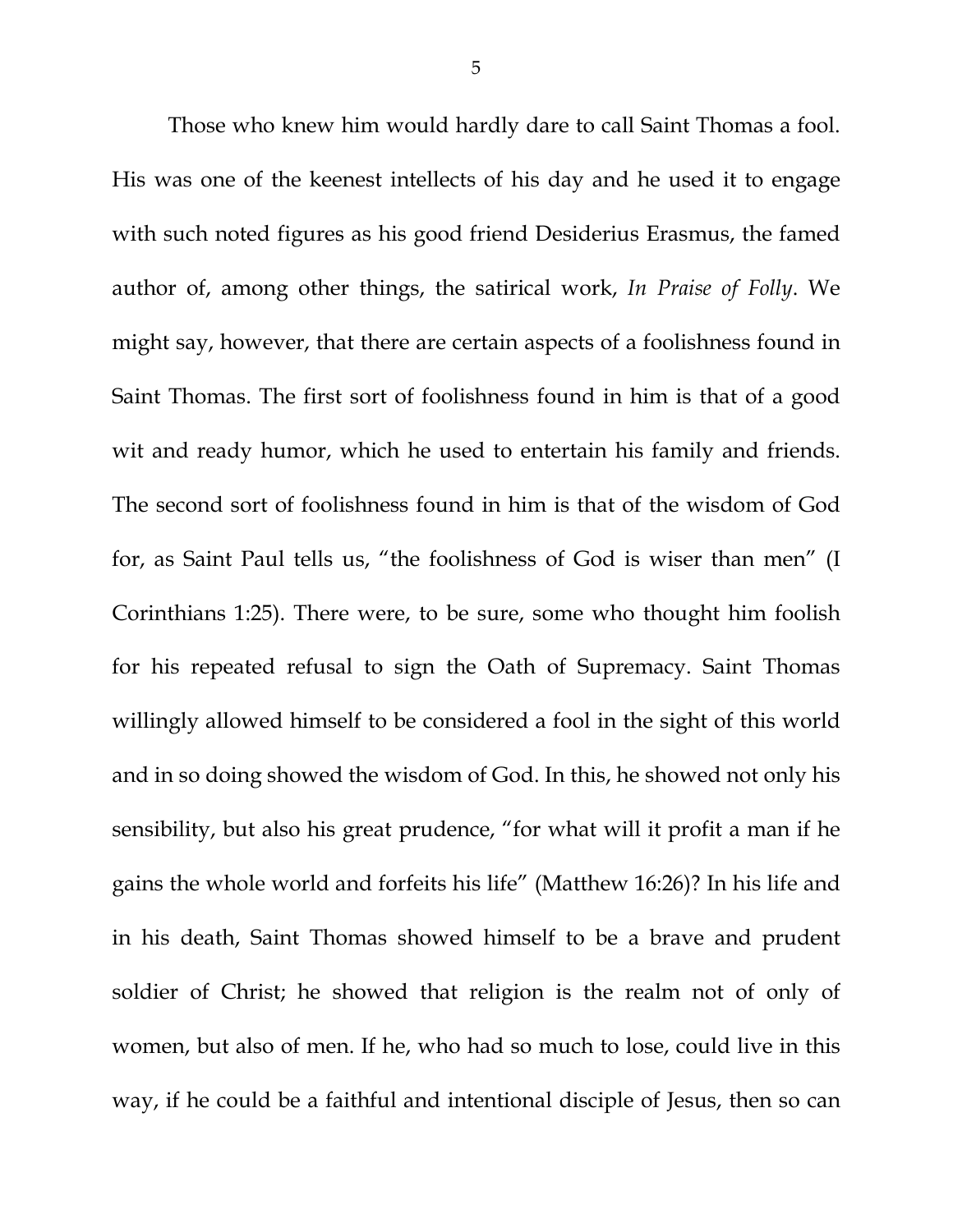you and I; we, too, are called to be — and can be — brave and prudent soldiers of Christ, and every soldier needs armor.

### **The Armor of God**

Different soldiers wear different kinds of armor, often unique and suitable to the particular tasks entrusted to him. Archers, for example, wear less cumbersome armor than knights because archers need to move with a greater agility and speed. If this is the case with earthly soldiers, how much more so is it with those called to be brave and prudent soldiers of Christ?

If we think back to the armor of which Saint Paul writes, we recall that he first speaks of "having fastened the belt of truth around your waist, and having put on the breastplate of righteousness" (Ephesians 6:14). Soldiers and knights would gird themselves with a belt around what Saint John Chrysostom called "the central balancing support of our whole body."[2](#page-6-1) If we think of our contemporary emphasis on core training, we can get an idea of what he meant. We are to clothe ourselves with this piece of spiritual armor, with this belt of truth, because it "secures the strength within us" and keeps us away from falsehood and hypocrisy.<sup>[3](#page-6-2)</sup> By securing our core, the belt of truth keeps us honest and loyal, but what of the breastplate of righteousness?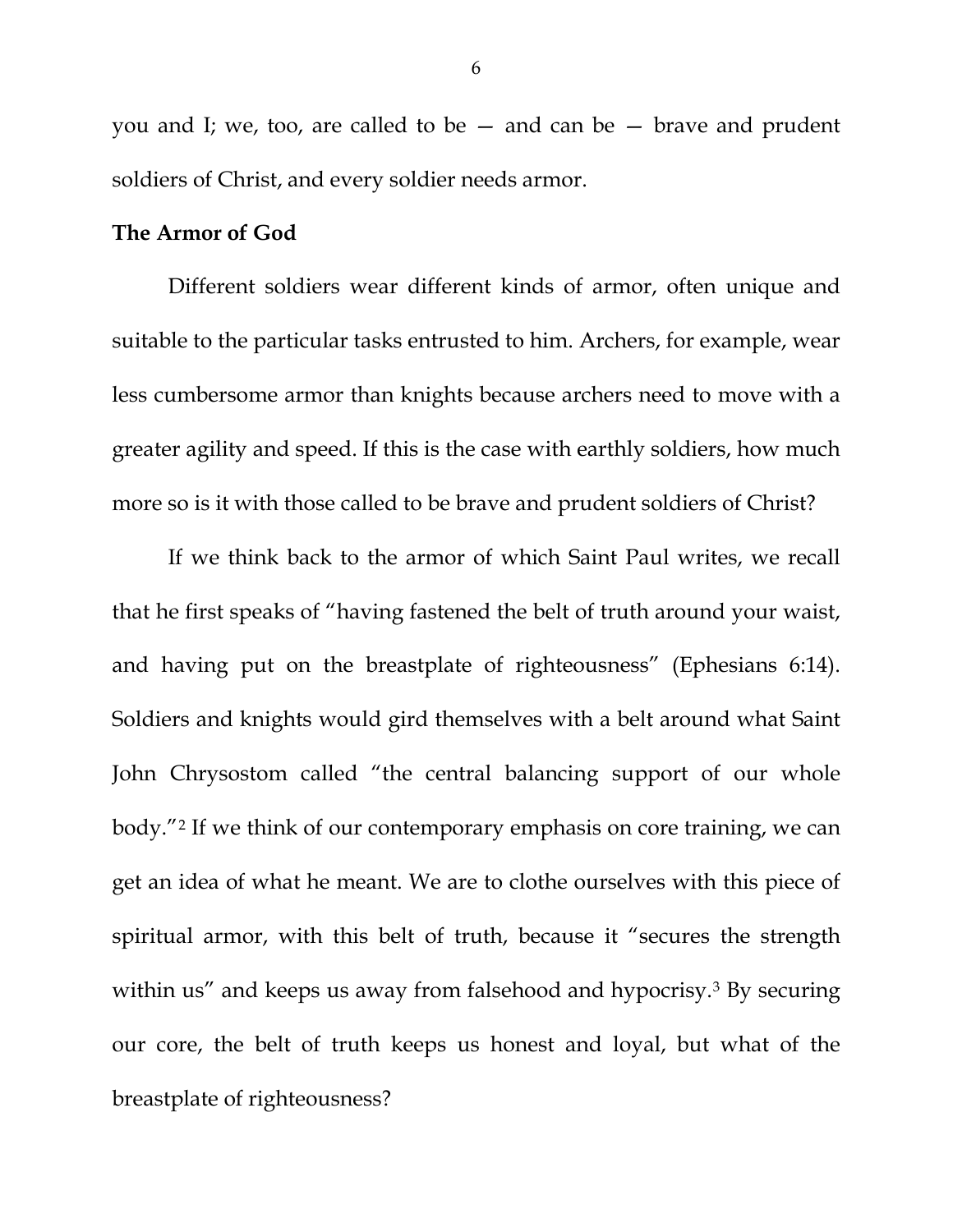<span id="page-6-3"></span><span id="page-6-2"></span><span id="page-6-1"></span><span id="page-6-0"></span>Those who live righteously, who live in proper relationship with God and with neighbor, without deceit or guile, wear the breastplate of righteousness, but why does the Apostle refer to this piece of armor as a breastplate? He does so because "one who has put on a sturdy breastplate is difficult to wound."[4](#page-6-3) As Saint Jerome explains,

<span id="page-6-8"></span><span id="page-6-7"></span><span id="page-6-6"></span><span id="page-6-5"></span><span id="page-6-4"></span>Especially well-protected are those essential parts of the body upon which life depends. So put on the breastplate. Strap it together by iron rings and insert the hooks in their place. One protected by such a breastplate of righteousness will not be like a vulnerable stag that receives the arrow in his liver. He will not lapse into rage or lust. Rather he will be protected, having a clean heart, having God as the fashioner of his breastplate, since he fashions the whole armor for every one of the saints.<sup>[5](#page-6-4)</sup>

<span id="page-6-14"></span><span id="page-6-13"></span><span id="page-6-12"></span><span id="page-6-11"></span><span id="page-6-10"></span><span id="page-6-9"></span>With these first two pieces of armor, then, we are able to live in righteousness because our lives and activities are centered on the truth, which is not a thing, but a person: Jesus Christ (cf. John 14:6).

<span id="page-6-19"></span><span id="page-6-18"></span><span id="page-6-17"></span><span id="page-6-16"></span><span id="page-6-15"></span>After having fastened on the belt of truth and the breastplate of righteousness, Saint Paul speaks of "having shod our feet with the equipment of the gospel of peace" (Ephesians 6:15). Soldiers wear boots to protect their feet and to allow them to travel greater distances more swiftly. We know that the Gospel of Jesus Christ "is to be preached among the nations. Wherever, then, it is preached, it must be heard. But so that all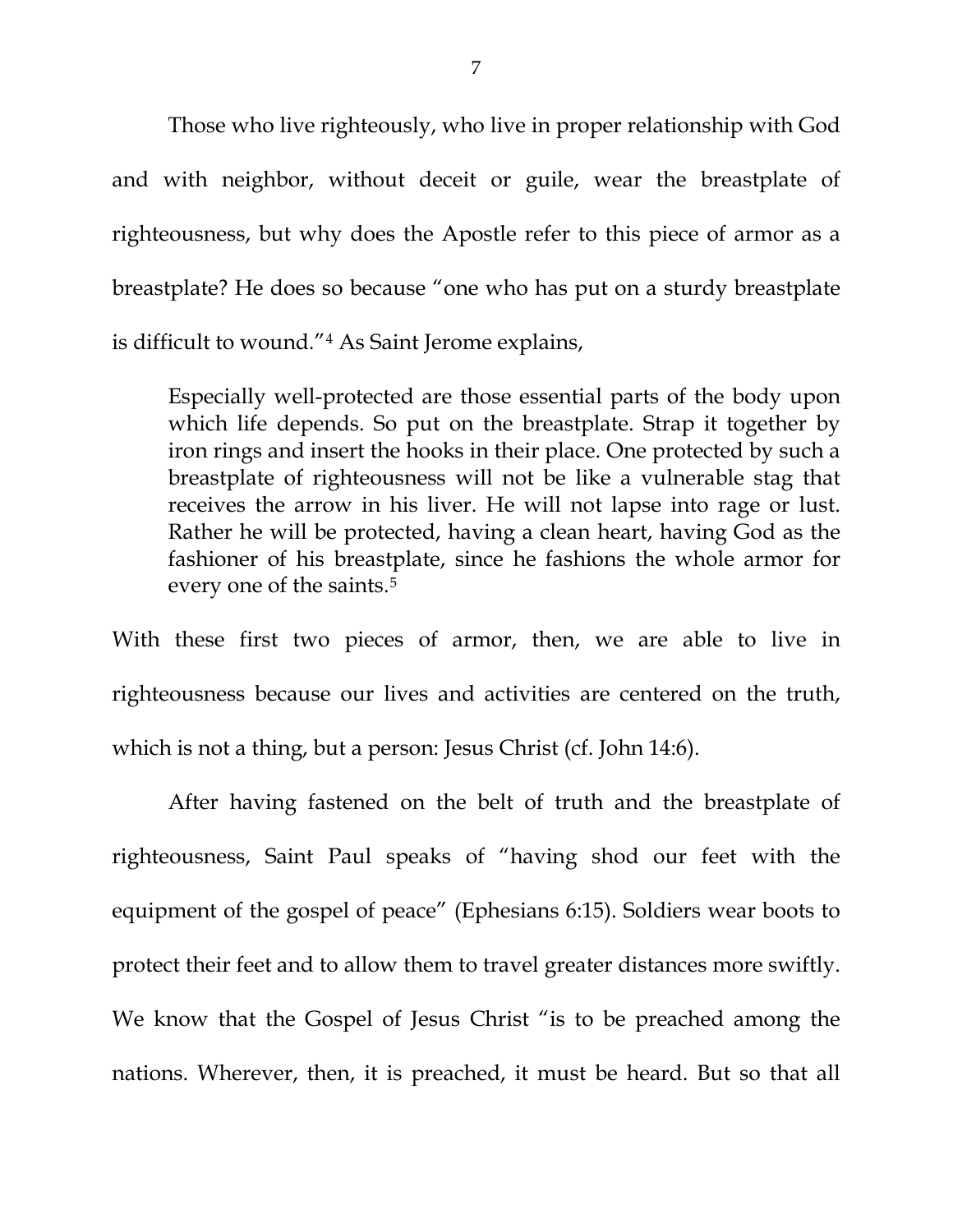may hear, one must use one's feet to travel. And so do we travel with haste and urgency" because God "desires all men to be saved and to come to the knowledge of the truth" (I Timothy 2:4).[6](#page-6-5) With our feet properly shod with a desire to evangelize, we must share the message of reconciliation with everyone we meet as true and loyal heralds of Christ Jesus.

With our torso and feet so protected, the Apostle next speaks of "taking the shield of faith, with which you can quench all the flaming darts of the Evil One" (Ephesians 6:16). Our spiritual shield is said to be faith because this virtue "contains all the other virtues and brings them all to fulfillment. Unless we are armed with this shield we will not have the strength to battle courageously and resist all these deadly powers. But with the protection of faith we repel all these blows."[7](#page-6-6)

In addition to enabling us to engage effectively in this spiritual combat, the shield of faith also "opens up to you the prizes of war, the eulogies of the victors, the crowns of heroes.["8](#page-6-7) In other words, the shield of faith enables us to become saints because, as Saint Paul says, it quenches the fiery darts of the devil. What are these fiery darts if not "temptations and perverse desires"?[9](#page-6-8) With faith in the power of God's grace, these

8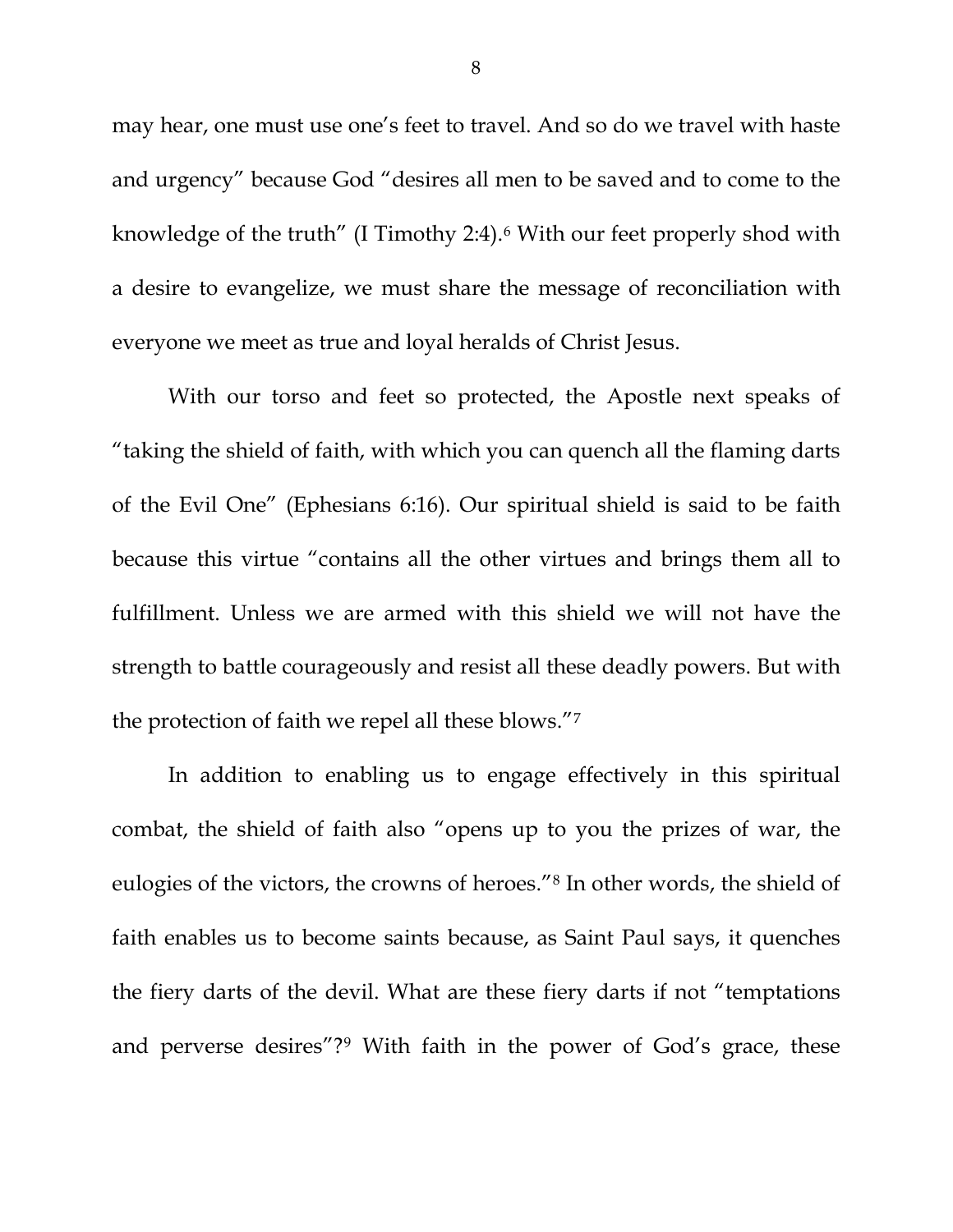temptations and desires of the flesh are extinguished by this shield, which covers us wherever we hold it forth.

Finally, with the shield of faith held out confidently before us, Saint Paul tells us to "take the helmet of salvation" (Ephesians 6:17). We place this helmet upon our heads so "that all our senses, mind, thought, speech, and counsel" may be kept intact and in Christ.[10](#page-6-9) By guarding our senses with this helmet, we can keep our thoughts, and therefore our words and actions, centered on the salvation Christ has won for us and live in fidelity to him who is our head (cf. Colossians 1:18).

Being so equipped in these five pieces of the armor of God, we are told to take "the sword of the Spirit, which is the word of God" (Ephesians 6:17). We know that the word of God "is living and active, sharper than any two-edged sword, piercing to the division of soul and spirit, of joints and marrow, and discerning the thoughts and intentions of the heart" (Hebrews 4:12). No one who wishes to be a brave and prudent soldier of Christ but does not read from the Scriptures everyday can know the mind of his Lord. After all, as Saint Jerome wisely says, "Ignorance of the Scriptures is ignorance of Christ."[11](#page-6-10)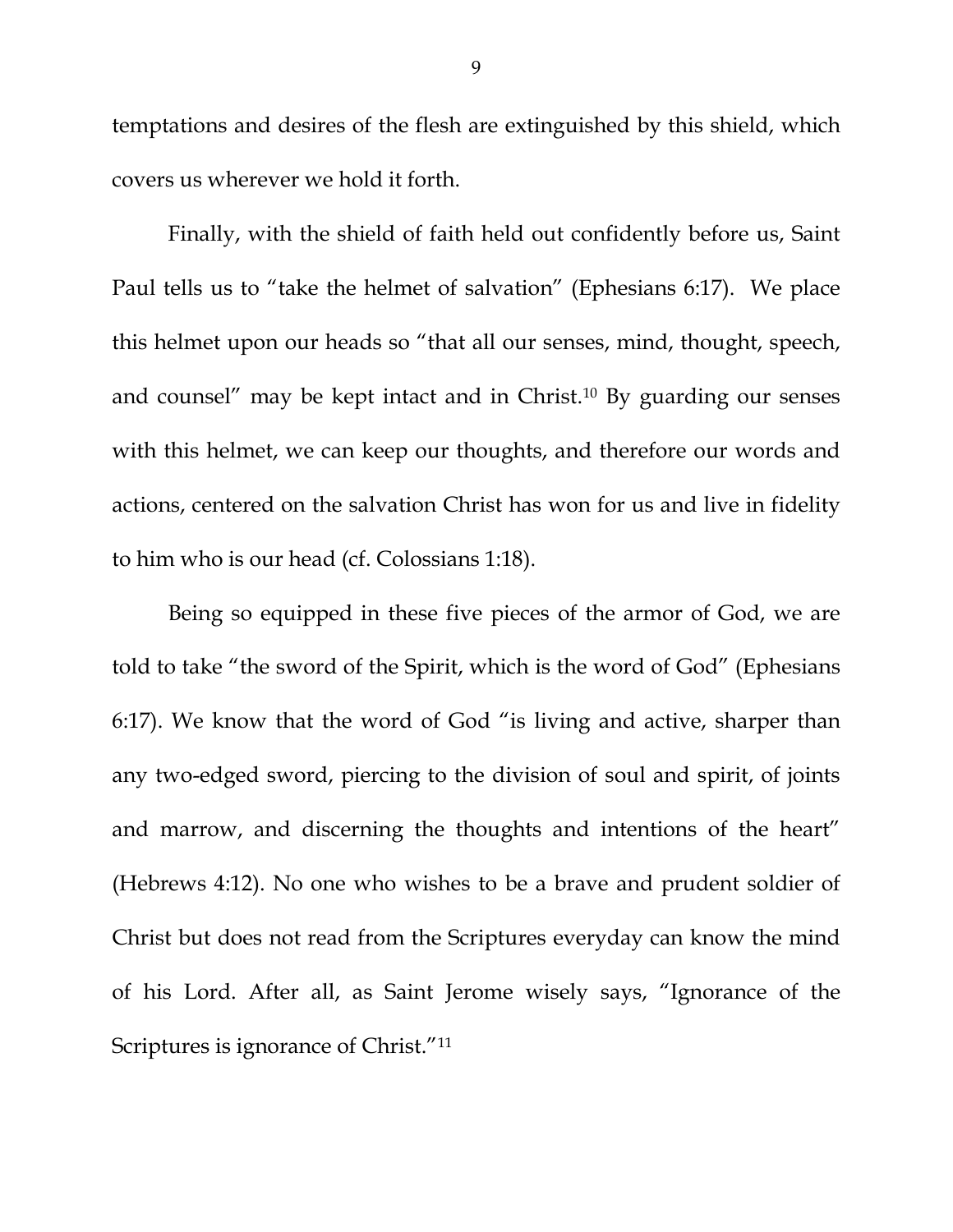We should not fear this sword, but should take it up with reverence and trust, docile to whatever the Spirit wishes to say to us whenever we read it. If the Spirit stirs our hearts to a greater conversion to the Lord, we should not resist; rather, we should yield and cooperate with the grace that is given us.

We sometimes shy away from the sword of the Spirit because it "spills the noxious blood that animates the matter of our sins, cutting out and excising whatever it finds in our soul that is carnal or earthly and, once it has made us dead to vice, causes us to live for God and flourish in spiritual virtues.["12](#page-6-11) Once we have allowed the sword of truth to pierce our hearts and have, through its use, become brave and prudent soldiers of Christ, then we must go forth brandishing this spiritual weapon before others. But when we do so, we must do so with humility, allowing the Spirit to move those whose hearts he will to conversion. We must remember that Saint Paul wishes us to "lead a quiet and peaceable life, godly and respected in every way" and to be found "speaking the truth in love (I Timothy 2:2; Ephesians 4:15).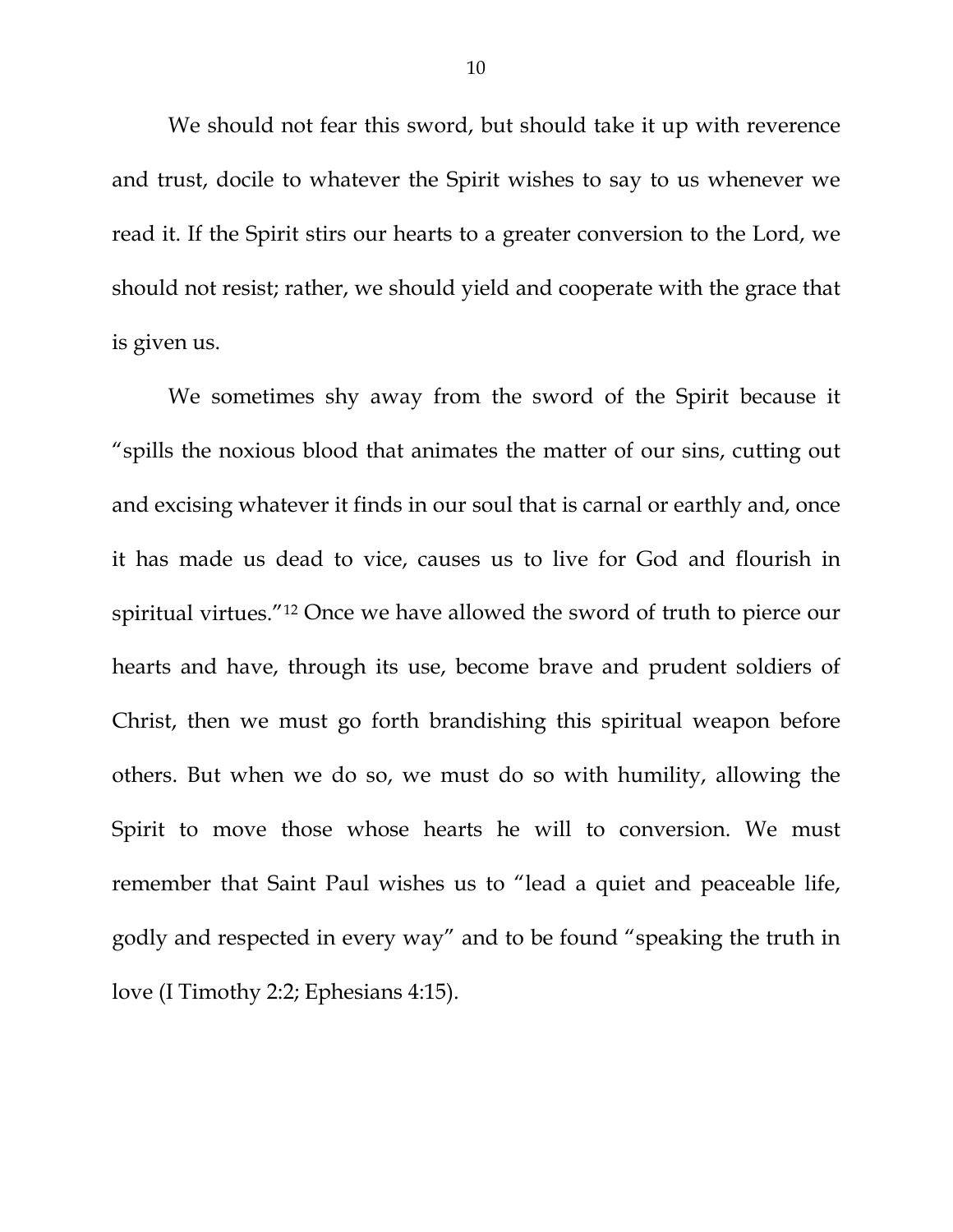# **Growing together in the grace of God**

In my second pastoral letter, *Ars cresendi in Dei gratia*, which each of you should have received about this time last year, I wrote of my desire "that all the Christian faithful be prepared to proclaim their faith in Jesus Christ to their family and neighbors, their co-workers and friends, especially those who have fallen away from the Church.[13](#page-6-12) What does a brave and prudent soldier do but defend the honor of his lord and protect the weak and defenseless? As men called to be brave and prudent soldiers of the Lord Jesus, you and I are called to defend his honor by correcting misunderstandings of his teachings and by increasing the number of his followers. We are also called to protect the weak and defenseless by coming to their aid in whatever way we can, both individually and collectively.

At the end of this pastoral letter, I proposed a four-step path on which we might embark together to grow in God's grace and increase the number of sheep in his fold:

To build a vibrant community of saints, we will do four things: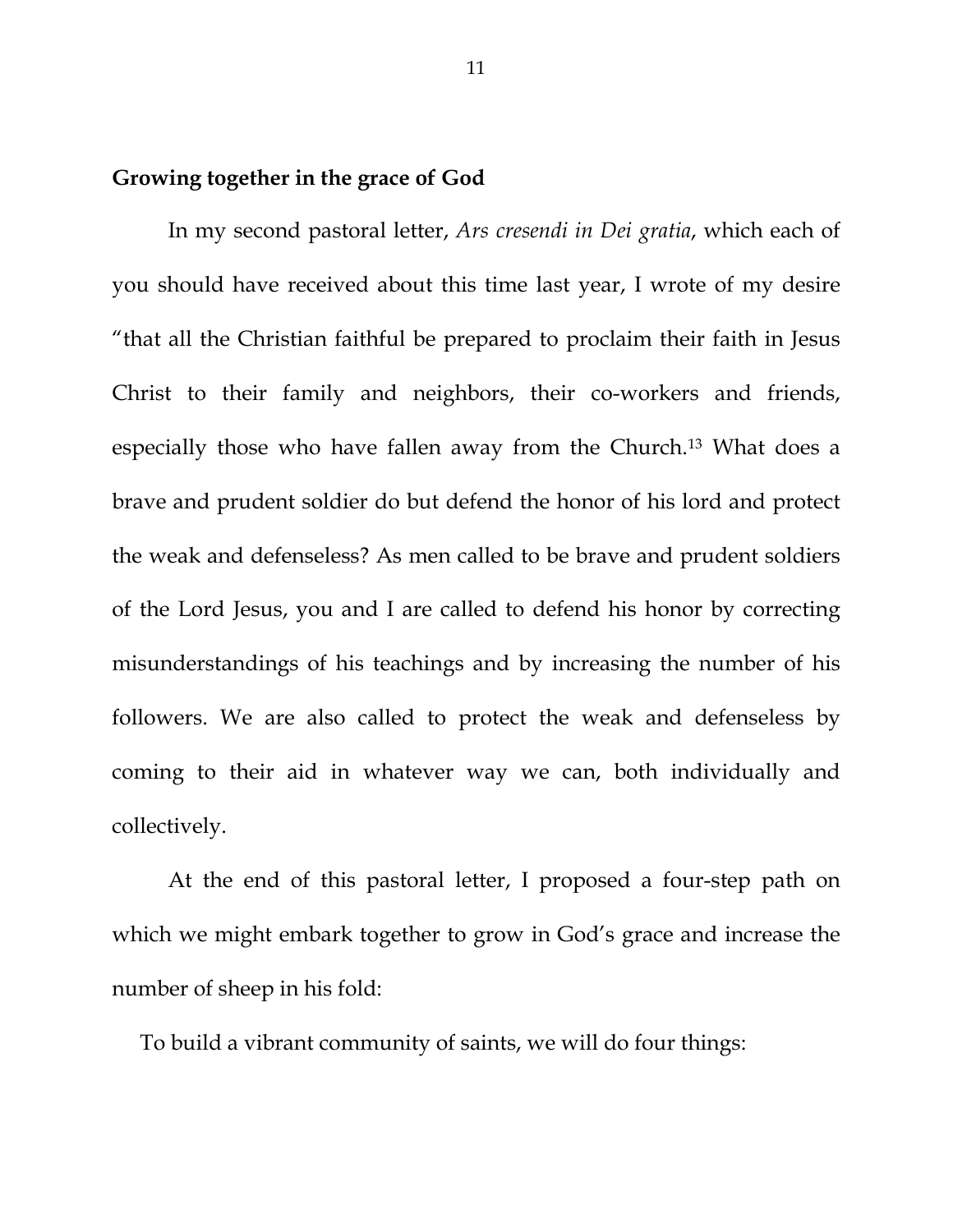- 1. Invite people to join us in prayer, especially Sunday Mass (hospitality);
- 2. Study the Bible and learn more about Jesus and our Catholic faith (formation);
- 3. Provide the sacraments as signs of hope and paths of grace to heaven (prayer); and
- 4. Serve those in need by practicing charity and justice (service).[14](#page-6-13)

I hope and pray you will join me in accepting and embracing these four steps so that through them we might become heroic Catholic men. I would like now to reflect briefly on each of these four steps, using the example of Saint Thomas More as a guide to show us the way forward.

## **Invite**

Living as he did in the midst of the Protestant Reformation, Saint Thomas More actively engaged in the weighty questions of his day, many of which are needlessly debated again in our own day. Can women can be ordained priests? Is the Catholic Church the only Church Jesus Christ established on this earth? Why are priests required to be celibate? Though he often found such questions to be foolish, Saint Thomas always sought to engage those who asked these questions in a genuine dialogue and discussion, not to gloat over their error and demonstrate his intelligence, but to lead them to the truth.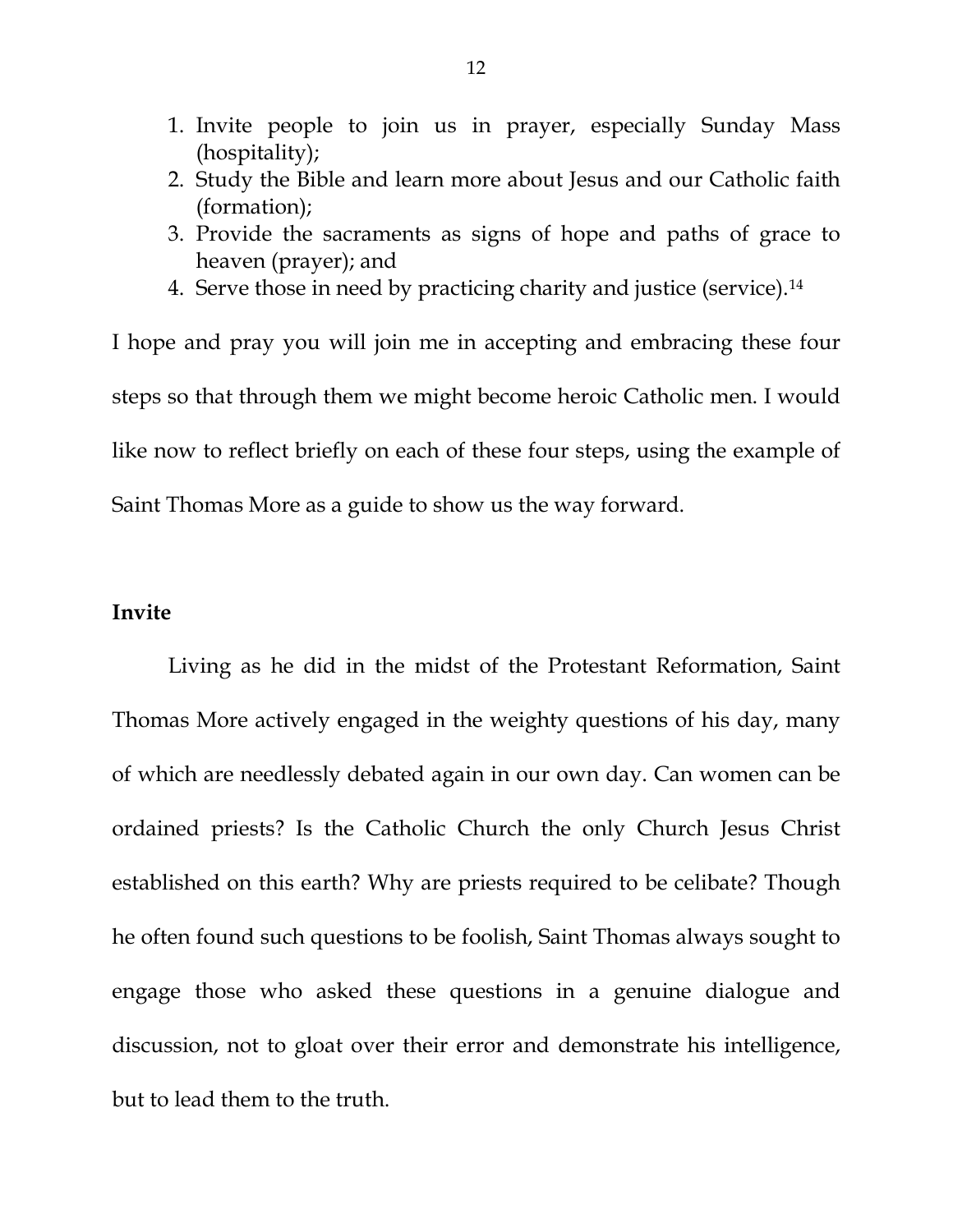He would patiently draw out their questions and their own conclusions, and then show how the conclusions of the reformers were incorrect and inconsistent with the Scriptures and the history and tradition of the Church. He did all of this in his books and letters, and in conversations with his family and friends, co-workers and neighbors.

Saint Thomas was not afraid of controversial topics and questions; rather, he invited others into such controversies in order to come to the truth of the matter. In this way, he sought to bring those who had left the Church back into its fold, to receive God's grace and mercy in the sacraments, and to be restored to the communion of the Body of Christ.

When was the last time you invited someone to have a conversation about some central question of the faith that a friend or a co-worker disputed? When was the last time you invited someone to join you at Sunday Mass or to come with you to church to confess your sins? Making such an invitation certainly takes a good amount of courage, but it also and more importantly — demonstrates a clear love of God and of neighbor. My own mother is someone who sought baptism because she wanted to be able to go to confession! I challenge you to invite one person each month to join you at Mass or for the confession of sins. But before they accept your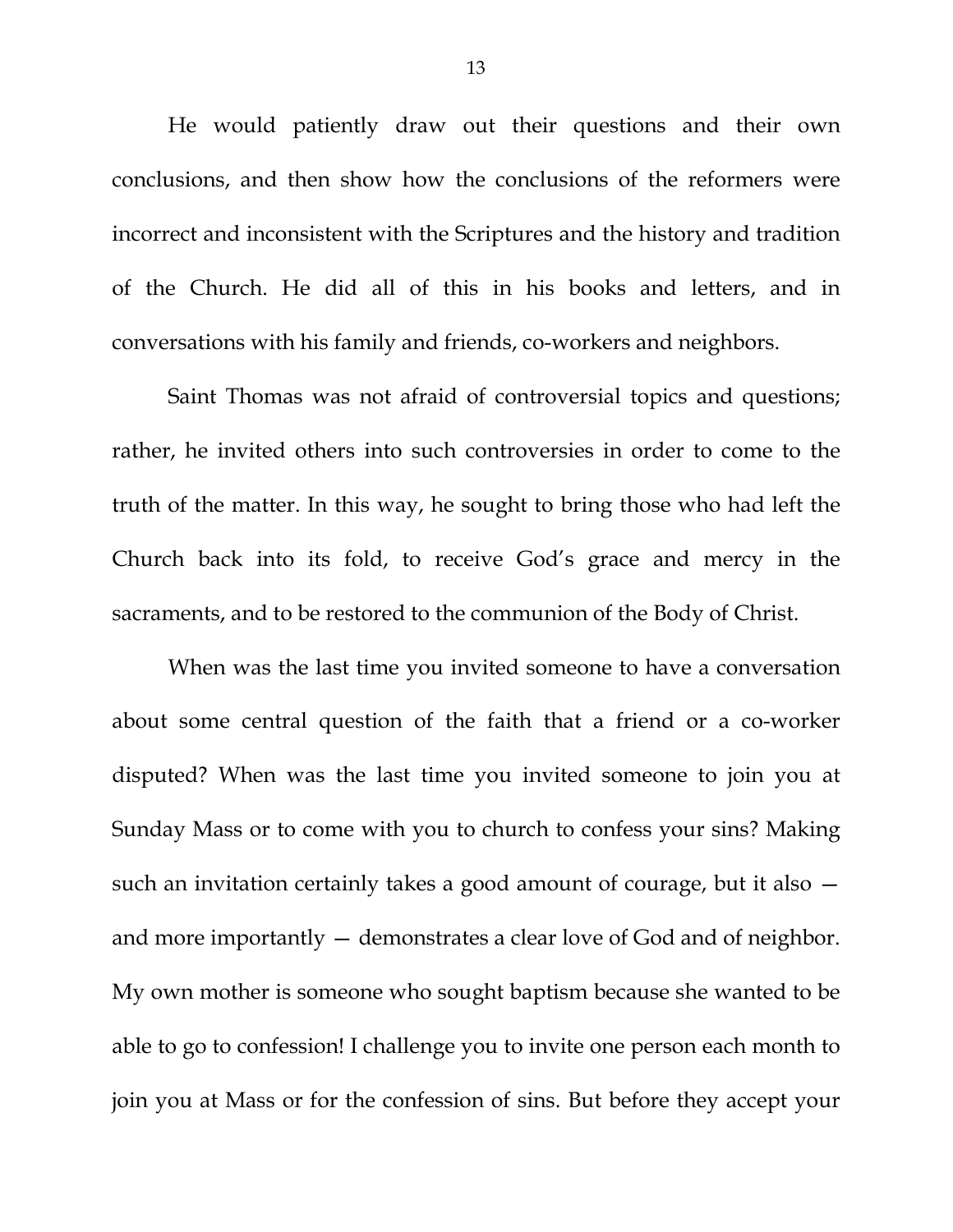invitation, you may need to answer a question or two they have about the faith, just as Saint Thomas did.

# **Study**

To be able to engage in such discussions and to demonstrate the errors of the reformers and lead straying Catholics back to the Church, Saint Thomas first had to understand and explore their questions and study the teachings and history of the Church. He made the time to do so while living as a devoted husband and father, as a faithful friend to many, and while bearing the heavy burden of serving the King in the highest office of the land. We are often not as busy as Saint Thomas, yet we still make many excuses about why we do not study the faith in greater depth. We recognize the gaps in our knowledge, but what do we do to fill them? More often than not, we wait for someone else to come along and fill them for us, all the while keeping the gaps secret to ourselves so the gaps cannot adequately be filled.

We today have greater access to more resources than Saint Thomas could ever have dreamed of having. We have the *Catechism of the Catholic Church* available on our bookshelves. We have the writings of the Church Fathers and saints available on our smartphones and computers. We have a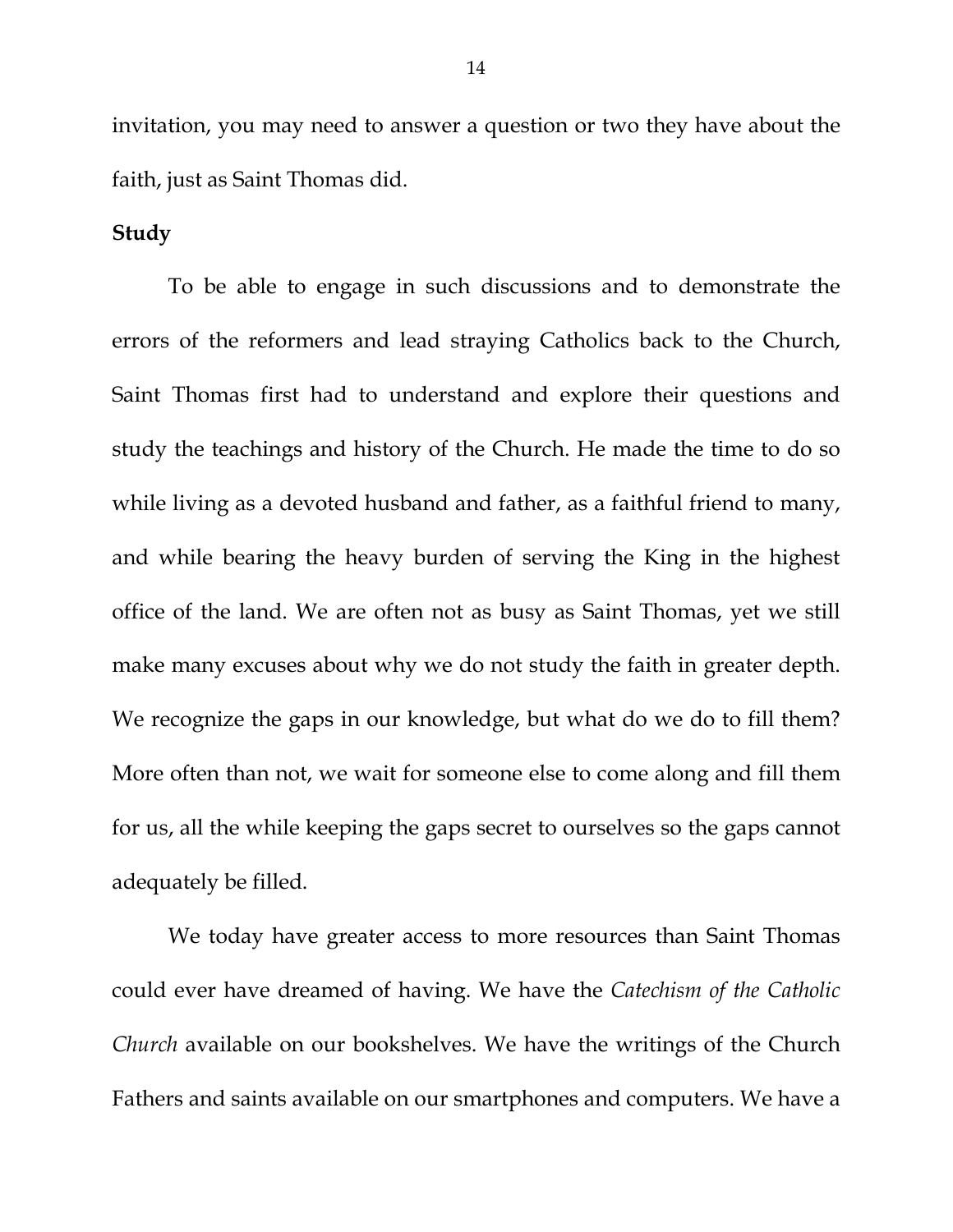veritable trove of information available to us in apologetics magazines and

podcasts. But do we avail ourselves of these many resources?

In a letter to Bishop John Faber, Erasmus said of Saint Thomas' home on the banks of the River Thames:

Here he lives happily with his family, consisting of his wife, his son and daughter-in-law, three daughters with their husbands and already eleven grandchildren. It would be difficult to find a man more fond of children than he… You would say that Plato's Academy had come to life again. But I wrong More's home in comparing it to Plato's Academy, for in the latter the chief subjects of discussion were arithmetic, geometry and occasionally ethics, but the former rather deserved the name of a school for the knowledge and practice of the Christian faith[.15](#page-6-14)

To be sure, this is high and fitting praise of the way a great and heroic man governed his household. Still, I cannot help but wonder if someone were to look in our own homes today, would they able to say something close to this about our own households? What are the chief subjects of discussion in our homes? Faith, or something less important?

You, too, can have such a household where an education in the Christian faith takes top priority. As one simple way to move in this direction, I challenge you to read a part of the *Catechism of the Catholic Church* each week. Take it slowly and part by part. Read a section of it first by yourself; think it through and pray over it. Then, gather your families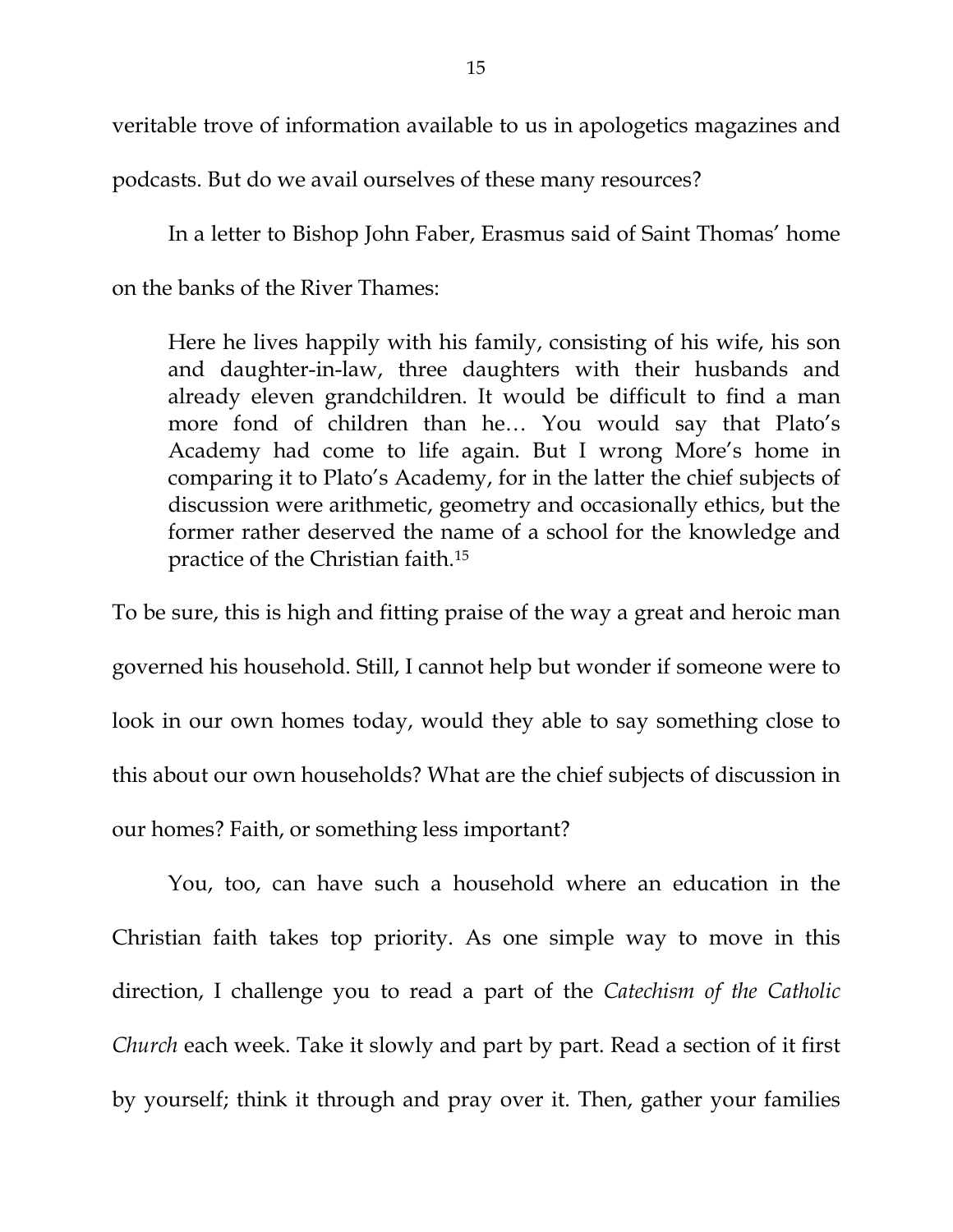and begin a discussion about whatever aspect of the faith you have read and reflected upon. It may take a year or two to read all the way through the *Catechism* in this manner, but I promise that you will be grateful you took the time to do so. With its four pillars of the Creed, the Sacraments, prayer, and the moral life, the *Catechism* can guide you and your families into a deeper knowledge and love of God. This was the overriding goal of Saint Thomas for his family and it should be our primary goal, as well.

### **Pray**

Each year on Ash Wednesday, we hear Jesus' instruction on the manner in which we are to pray. "But when you pray," he says, "go into your room and shut the door and pray to your Father who is in secret; and your Father who sees in secret will reward you" (Matthew 6:6). Though it is not so common today, it was once customary for Catholic households to have something of a family altar set up in their homes where the family could gather to pray. These altars frequently consisted of a table on which was placed a Bible, a candle, flowers, and a crucifix, while images of the saints often surrounded the altar.

Saint Thomas was known to spend every Friday in what he called his New House, his private oratory, despite the great duties he had as Lord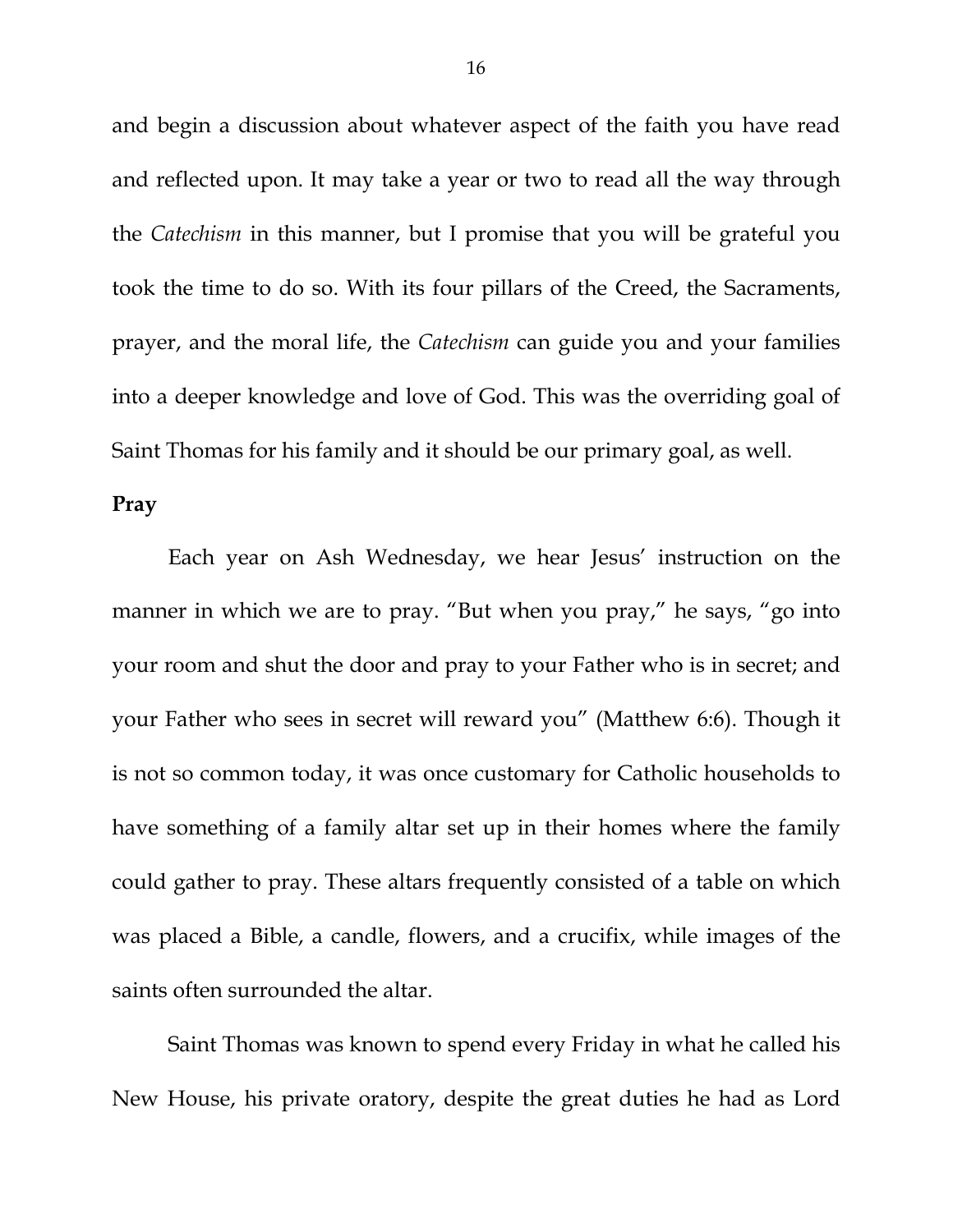Chancellor and as a husband and father. He spent his Fridays in prayer, reading the Scriptures and other spiritual books, and writing his own spiritual books. Because of the spiritual fruits he reaped from such devotions, he encouraged others to do something similar:

Let them choose for themselves some secret, solitary place in their own house, as far removed from noise and company as reasonably possible, and let them sometimes secretly resort to that place, all alone, imagining that they are actually going out of this world and giving over to God an account of their sinful life.[16](#page-6-15)

In this way, Saint Thomas sought to keep the instruction of the Lord and to bring the affairs of his life before him.

It sometimes happens when we seek to pray that we do not know how to talk to the Lord or what we should say to him. This is especially so if we are not already in the habit of prayer. Saint Thomas tells us, "…our Savior teaches us to pray, not that we may roll in wealth, not that we may live in a continuous round of pleasures, not that something awful may happen to our enemies, not that we may receive honor in this world, but rather that we may not enter into temptation."<sup>17</sup>

In another place, Saint Thomas suggests something of an order for prayer to help guide our thoughts and keep us focused on the present moment. After going alone to our place for prayer, he says: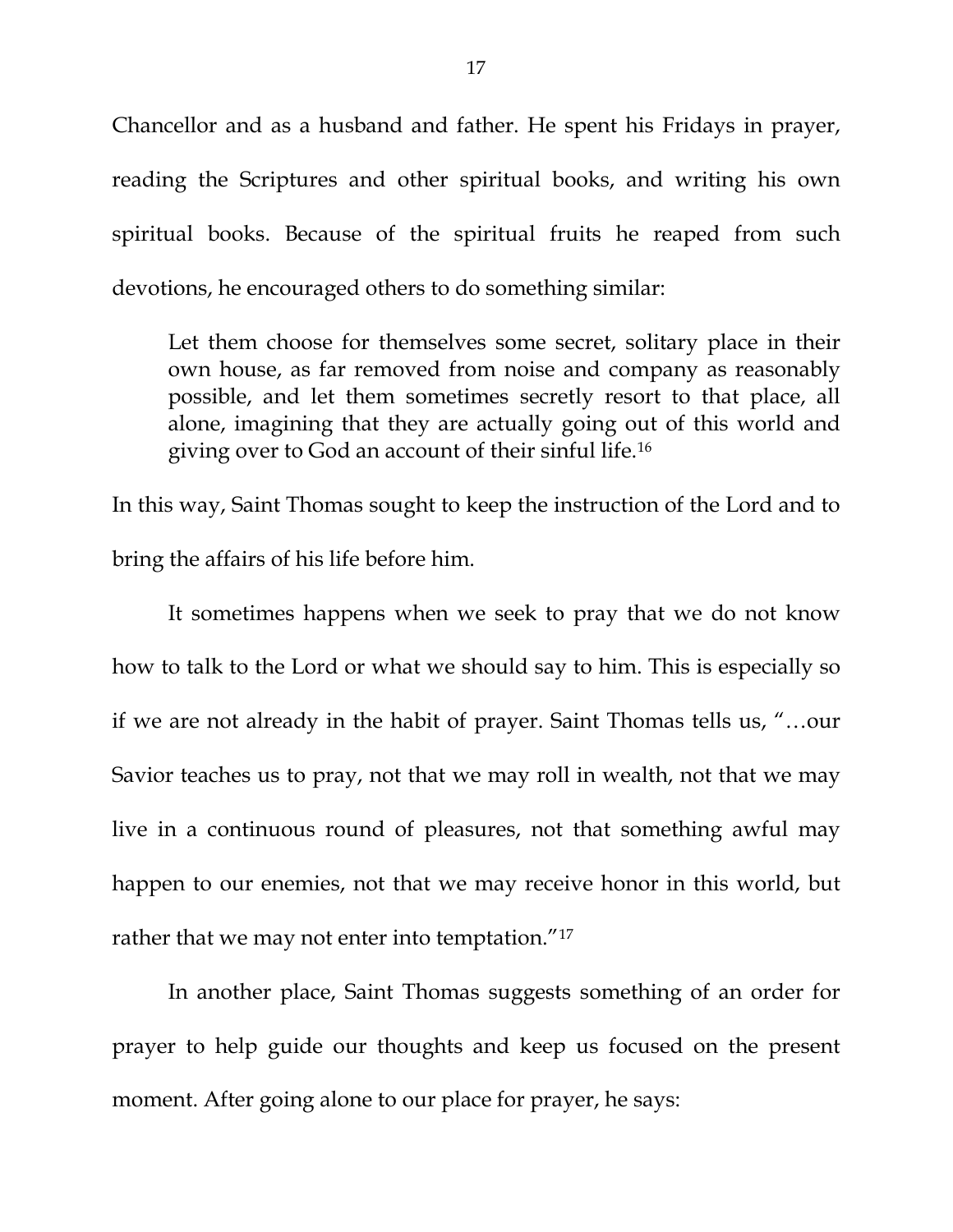Then, before a shrine or some touching image of Christ's bitter passion, the beholding of which can remind them of its reality and move them to devout compassion, let them kneel down or fall prostrate as at the feet of almighty God, truly believing him to be there, invisibly present, as he most certainly is. There let them open their heart to God and confess their faults – all the ones they can think of – and ask God for forgiveness. Let them call to mind all the benefits they have received from God, both the general ones (received by many other people as well) and any particular ones (perhaps known only to themselves), and give him humble and heartfelt thanks for all of them.

There let them also say out to God their temptations from the devil, the bad tendencies of their own flesh, and the occasions of sin they find in the world, and in their worldly friends and loved ones… There let them lament and bewail to God their own frailty, negligence, and sloth when it comes to resisting and withstanding temptation; let them confess their inclination and readiness to fall into it. And there let them sorrowfully beg God to help them with his grace. Let them pray that he will in one way or another strengthen them against their weaknesses: either by keeping them from falling, or when they do through their own fault have the misfortune to fall, by reaching out with the helping hand of his merciful grace to lift them up and put them back on their feet in the state of his grace. And let them never doubt but that God hears them and will gladly grant them these favors.[18](#page-6-17)

When we pray, then, we should first make a confession of our sins and ask God's forgiveness – traditionally, we call this making an examination of conscience. Second, we should thank God for the blessings we have received. Third, we should ask the assistance of God's grace against the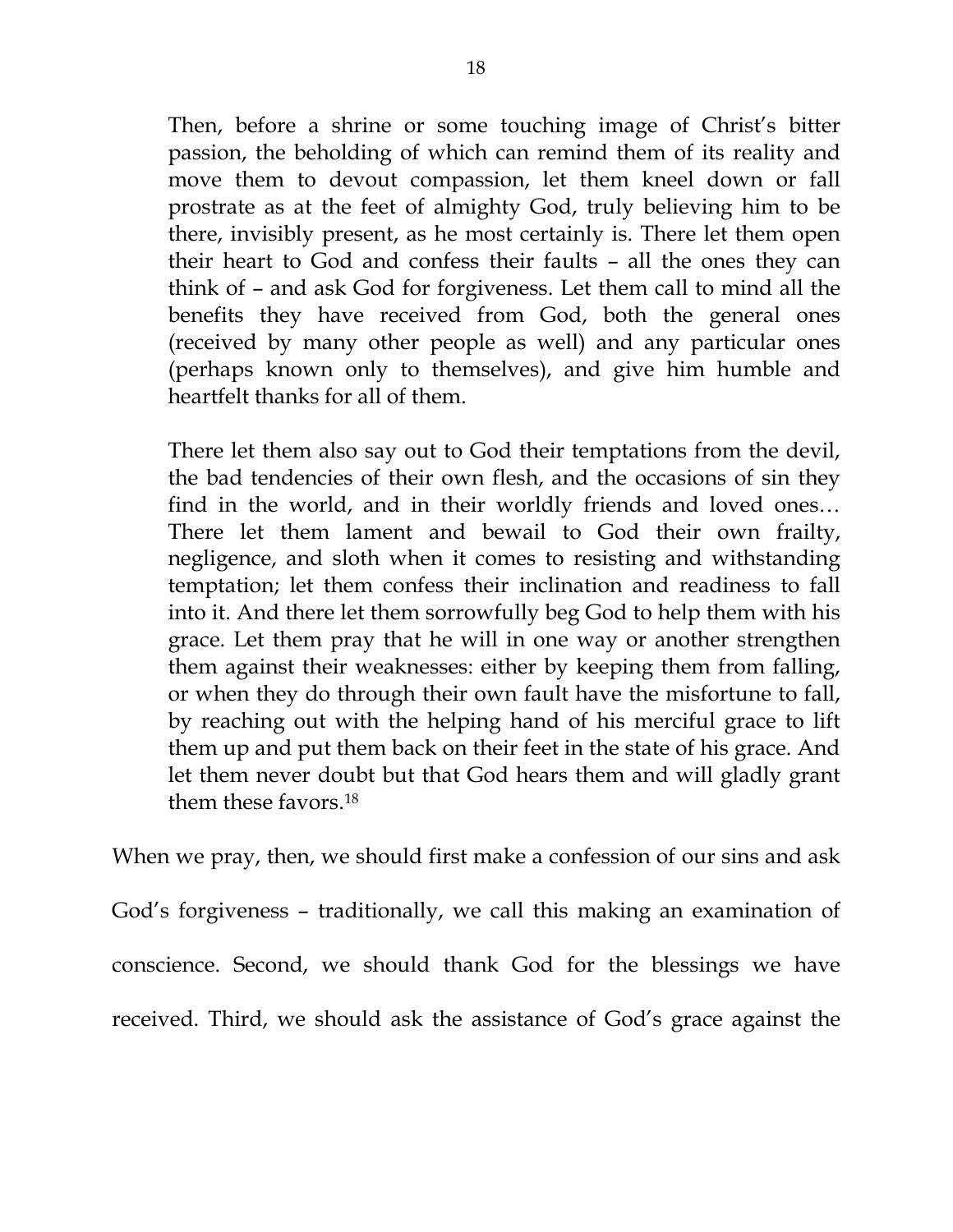temptations we encounter each day. Fourth, we should make an expression of confidence in God's care for us.

I challenge you, then, to find a place in your home to set up a family altar and to involve your family in doing so. Then, spend at least a few minutes each day in prayer confessing your sins, thanking God for his blessings to you, and asking the aid of his grace in your daily life. Over the course of time, you will find this time in prayer to be essential to your day and you will slowly long to spend more time in prayer because of the consolations you will surely receive. You do not have to spend an entire day each week in prayer as Saint Thomas did, but you should spend at least time in prayer each day.

## **Serve**

At the end of his life, Saint Thomas famously said, "I die the king's good servant, but God's first." Much of his life was devoted to the administration of justice and he did everything in his power to judge justly. He refused bribes and showed no preference for the rich, treating them in the same way he treated the poor. He was concerned not with the advancement of his own position, but in faithfully discharging the duties of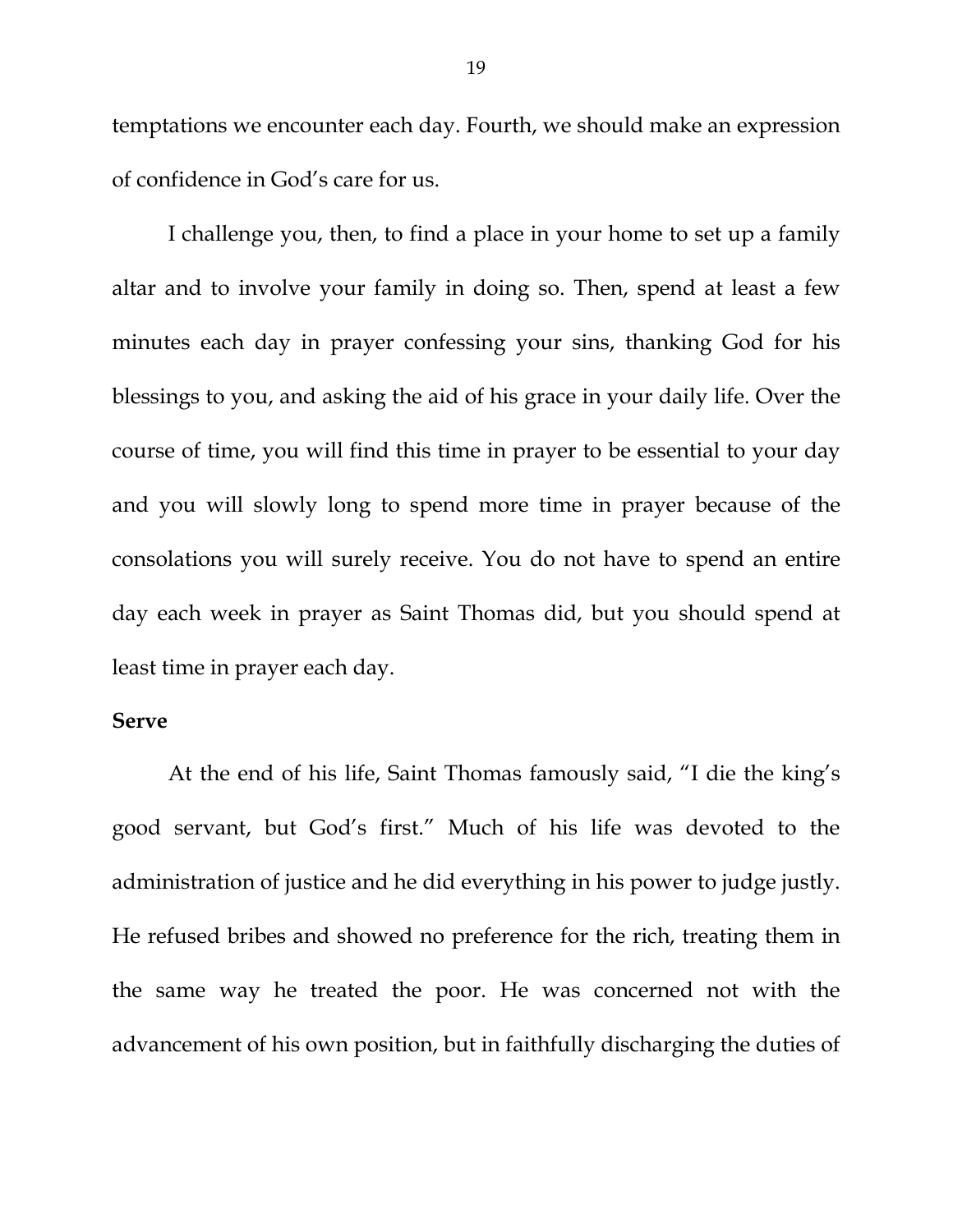his office. In this way, he served both God and king, while at the same time serving his neighbor.

To judge justly and without preference for persons can be a great challenge for mortal, sinful men, but Saint Thomas knew that God's "assistance is always at hand, if we are willing to work with it, just as the light is present with the sun if we do not willfully choose to shut our eyes and play blind."[19](#page-6-18)

It often happens that God shows us a particular area for our service through the words of others or by repeatedly calling our attention to a particular situation. If we do not close our eyes to his light or our ears to his voice, we can cooperate with his grace and serve him in our brothers and sisters. I challenge you, then, to ask the Lord to show you how you can serve the poor in your communities. Can you volunteer at a local food pantry? Are there repairs to a home you can make? Is there some assistance you can give to a crisis pregnancy center? Find some way that you can help those less fortunate than you and do so at least once each month, with your family, if possible.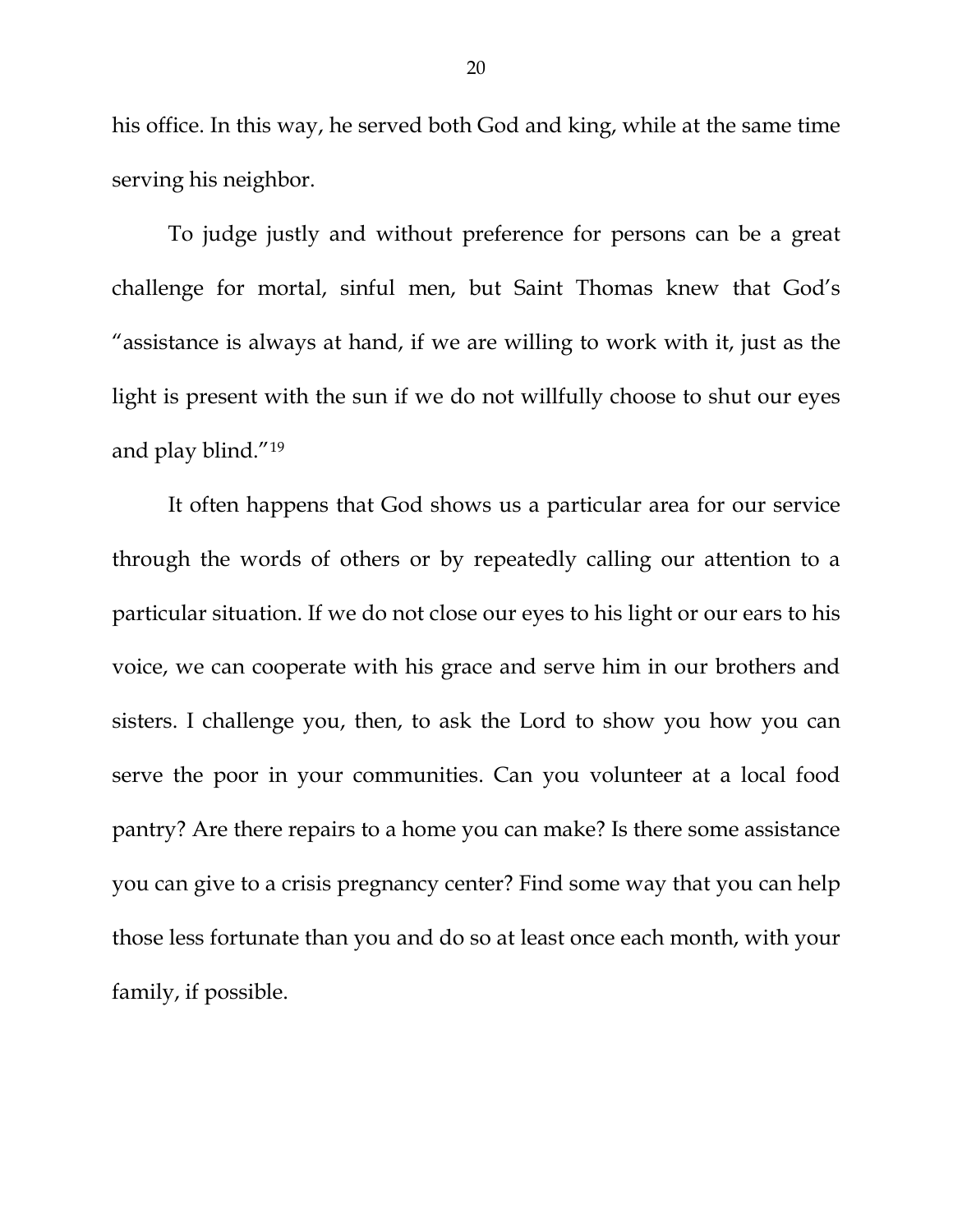### **Conclusion**

Throughout my words to you this afternoon, I have challenged you to undertake four tasks to help you become heroic Catholic men and brave and prudent soldiers of Jesus. I have challenged you to invite someone to join you at Mass or bring that person to confession at least once each month; to establish a family altar in your home and pray for at least ten minutes each day; to study the *Catechism* with your family at least once each week; and to serve the poor in your community at least once each month.

In all of this, as we strive to become heroic Catholic men, we may be tempted to apathy and grow weak in our desire to grow in faith, hope, and love. When we find our desire for sanctity waning, we should seek the intercession of Saint Thomas who offers these words in such a situation: "Then if we are so overcome by weariness that we no longer have the heart to go on, if we are so soft and lazy that we are about to stop altogether, let us beg God to drag us along even when we struggle not to go.["20](#page-6-19)

May God give us this grace. Amen!